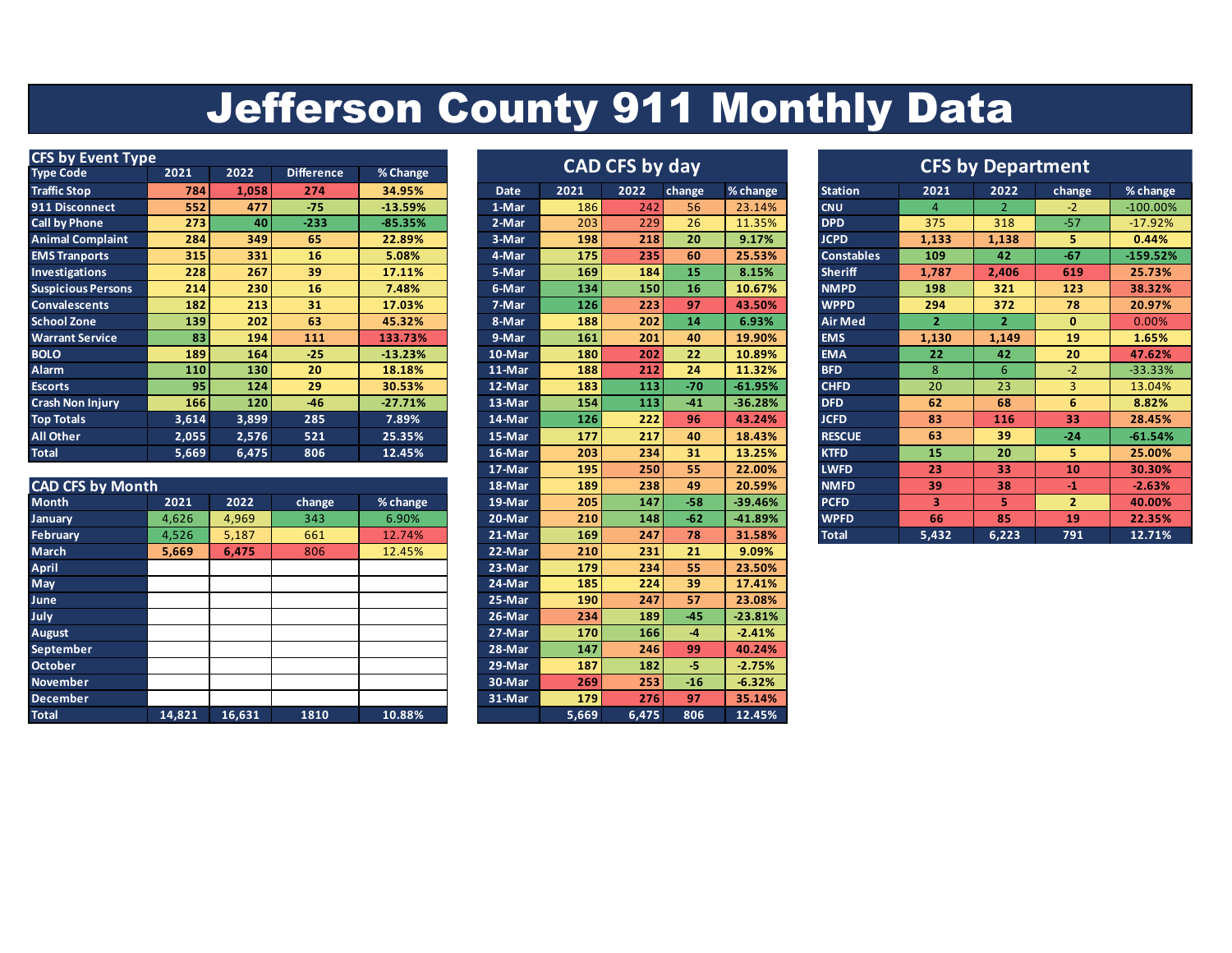| <b>Call Volume</b>                  |                                       |        |                |          |  |  |  |  |  |  |
|-------------------------------------|---------------------------------------|--------|----------------|----------|--|--|--|--|--|--|
|                                     | 2021                                  | 2022   | change         | % change |  |  |  |  |  |  |
| $9 - 1 - 1$                         | 2,250                                 | 2,135  | $-115$         | $-5.39%$ |  |  |  |  |  |  |
| <b>Admin</b>                        | 9,855                                 | 9.528  | $-327$         | $-3.43%$ |  |  |  |  |  |  |
| Text 9-1-1                          |                                       | 45     | 38             | 84.44%   |  |  |  |  |  |  |
| Txfr's                              | 161                                   | 163    | $\overline{2}$ | 1.23%    |  |  |  |  |  |  |
| <b>Total</b>                        | 12,112                                | 11,708 | $-404$         | $-3.45%$ |  |  |  |  |  |  |
|                                     | <b>Call Performance current Month</b> |        |                |          |  |  |  |  |  |  |
| 9-1-1: Answer 95% within 20 seconds |                                       |        |                |          |  |  |  |  |  |  |
| ADMIN: Answer 95% within 40 seconds |                                       |        |                |          |  |  |  |  |  |  |
|                                     | 2021                                  |        | 2022           |          |  |  |  |  |  |  |
| $9 - 1 - 1$                         | 100.00%                               |        | 99.91%         |          |  |  |  |  |  |  |
| <b>ADMIN</b>                        | 99.97%                                |        | 99.95%         |          |  |  |  |  |  |  |



|                                     |                                       | <b>Call Volume</b> |                |                       |             |       | 911 Call Volume |                |            |        |       | <b>Admin Call Volume</b> |                |            | Text to 9-1-1 Volume |              |              |                |          |
|-------------------------------------|---------------------------------------|--------------------|----------------|-----------------------|-------------|-------|-----------------|----------------|------------|--------|-------|--------------------------|----------------|------------|----------------------|--------------|--------------|----------------|----------|
|                                     | 2021                                  | 2022               | change         | % change              | <b>Date</b> | 2021  | 2022            | change         | % change   | Date   | 2021  | 2022                     | change         | % change   | <b>Date</b>          | 2021         | 2022         | change         | % change |
| $9-1-1$                             | 2.250                                 | 2.135              | $-115$         | $-5.39%$              | 1-Mar       | 67    | 99              | 32             | 32.32%     | 1-Mar  | 375   | 399                      | 24             | 6.02%      | 1-Mar                |              |              | $\Omega$       | 0.00%    |
| <b>Admin</b>                        | 9.855                                 | 9.528              | $-327$         | $-3.43%$              | 2-Mar       | 58    | 65              | $\overline{7}$ | 10.77%     | 2-Mar  | 337   | 299                      | $-38$          | $-12.71%$  | 2-Mar                |              |              | $\Omega$       | 0.00%    |
| Text 9-1-1                          | $\overline{7}$                        | 45                 | 38             | 84.44%                | 3-Mar       | 73    | 60              | $-13$          | $-21.67%$  | 3-Mar  | 385   | 363                      | $-22$          | $-6.06%$   | 3-Mar                |              |              | $\overline{0}$ | 0.00%    |
| Txfr's                              | 161                                   | 163                | $\overline{2}$ | 1.23%                 | 4-Mar       | 57    | 63              | 6              | 9.52%      | 4-Mar  | 344   | 370                      | 26             | 7.03%      | 4-Mar                |              |              | $\overline{0}$ | 0.00%    |
| <b>Total</b>                        | 12,112                                | 11,708             | $-404$         | $-3.45%$              | 5-Mar       | 56    | 87              | 31             | 35.63%     | 5-Mar  | 338   | 247                      | $-91$          | $-36.84%$  | 5-Mar                |              |              | $\overline{0}$ | 0.00%    |
|                                     | <b>Call Performance current Month</b> |                    |                |                       | 6-Mar       | 38    | 66              | 28             | 42.42%     | 6-Mar  | 229   | 220                      | $-9$           | $-4.09%$   | 6-Mar                |              |              | $\overline{0}$ | 0.00%    |
| 9-1-1: Answer 95% within 20 seconds |                                       |                    |                |                       | 7-Mar       | 74    | 74              | $\Omega$       | 0.00%      | 7-Mar  | 207   | 363                      | 156            | 42.98%     | 7-Mar                |              |              | $\overline{0}$ | 0.00%    |
| ADMIN: Answer 95% within 40 seconds |                                       |                    |                |                       | 8-Mar       | 69    | 73              | $\Delta$       | 5.48%      | 8-Mar  | 325   | 333                      | 8              | 2.40%      | 8-Mar                |              |              | $\Omega$       | 0.00%    |
|                                     | 2021                                  |                    |                | 2022                  | 9-Mar       | 65    | 54              | $-11$          | $-20.37%$  | 9-Mar  | 323   | 327                      | $\overline{a}$ | 1.22%      | 9-Mar                |              |              | $\overline{0}$ | 0.00%    |
| $9 - 1 - 1$                         | 100.00%                               |                    |                | 99.91%                | 10-Mar      | 54    | 55              | $\overline{1}$ | 1.82%      | 10-Mar | 367   | 306                      | $-61$          | $-19.93%$  | 10-Mar               |              |              | $\Omega$       | 0.00%    |
| <b>ADMIN</b>                        | 99.97%                                |                    |                | 99.95%                | 11-Mar      | 80    | 72              | $-8$           | $-11.11%$  | 11-Mar | 345   | 348                      | $\overline{3}$ | 0.86%      | 11-Mar               |              |              | $\Omega$       | 0.00%    |
|                                     |                                       |                    |                |                       | 12-Mar      | 67    | 34              | $-33$          | $-97.06%$  | 12-Mar | 386   | 167                      | $-219$         | $-131.14%$ | 12-Mar               |              |              | $\overline{0}$ | 0.00%    |
|                                     |                                       |                    |                |                       | 13-Mar      | 82    | 42              | $-40$          | $-95.24%$  | 13-Mar | 288   | 150                      | $-138$         | $-92.00%$  | 13-Mar               |              |              | $\overline{0}$ | 0.00%    |
|                                     |                                       |                    |                |                       | 14-Mar      | 62    | 92              | 30             | 32.61%     | 14-Mar | 200   | 95                       | $-105$         | $-110.53%$ | 14-Mar               |              |              | $\overline{0}$ | 0.00%    |
|                                     |                                       |                    |                |                       | 15-Mar      | 60    | 47              | $-13$          | $-27.66%$  | 15-Mar | 385   | 267                      | $-118$         | $-44.19%$  | 15-Mar               |              |              | $\overline{0}$ | 0.00%    |
|                                     |                                       |                    |                |                       | 16-Mar      | 74    | 62              | $-12$          | $-19.35%$  | 16-Mar | 396   | 287                      | $-109$         | $-37.98%$  | 16-Mar               |              |              | $\Omega$       | 0.00%    |
|                                     |                                       |                    |                |                       | 17-Mar      | 94    | 71              | $-23$          | $-32.39%$  | 17-Mar | 339   | 364                      | 25             | 6.87%      | 17-Mar               |              |              | $\Omega$       | 0.00%    |
|                                     | $\sqrt{1\%}$                          | 18%                |                |                       | 18-Mar      | 91    | 65              | $-26$          | $-40.00%$  | 18-Mar | 345   | 362                      | 17             | 4.70%      | 18-Mar               |              |              | $\overline{0}$ | 0.00%    |
|                                     |                                       |                    |                | $9-1-1$               | 19-Mar      | 75    | 56              | $-19$          | $-33.93%$  | 19-Mar | 307   | 214                      | $-93$          | $-43.46%$  | 19-Mar               |              |              | $\Omega$       | 0.00%    |
|                                     |                                       |                    |                | Admin                 | 20-Mar      | 82    | 80              | $-2$           | $-2.50%$   | 20-Mar | 273   | 224                      | $-49$          | $-21.88%$  | 20-Mar               |              |              | $\overline{0}$ | 0.00%    |
|                                     |                                       |                    |                | ■Text 9-1-1           | 21-Mar      | 62    | 60              | $-2$           | $-3.33%$   | 21-Mar | 245   | 335                      | 90             | 26.87%     | 21-Mar               |              |              | $\overline{0}$ | 0.00%    |
|                                     |                                       |                    |                | $\blacksquare$ Txfr's | 22-Mar      | 94    | 71              | $-23$          | $-32.39%$  | 22-Mar | 313   | 308                      | $-5$           | $-1.62%$   | 22-Mar               |              |              | $\overline{0}$ | 0.00%    |
|                                     | 80%                                   |                    |                |                       | 23-Mar      | 78    | 95              | 17             | 17.89%     | 23-Mar | 317   | 304                      | $-13$          | $-4.28%$   | 23-Mar               |              |              | $\Omega$       | 0.00%    |
|                                     |                                       |                    |                |                       | 24-Mar      | 65    | 71              | 6              | 8.45%      | 24-Mar | 364   | 334                      | $-30$          | $-8.98%$   | 24-Mar               |              |              | $\overline{0}$ | 0.00%    |
|                                     |                                       |                    |                |                       | 25-Mar      | 79    | 75              | $-4$           | $-5.33%$   | 25-Mar | 329   | 407                      | 78             | 19.16%     | 25-Mar               |              |              | $\overline{0}$ | 0.00%    |
|                                     |                                       |                    |                |                       | 26-Mar      | 110   | 54              | $-56$          | $-103.70%$ | 26-Mar | 349   | 311                      | $-38$          | $-12.22%$  | 26-Mar               |              |              | $\Omega$       | 0.00%    |
|                                     |                                       |                    |                |                       | 27-Mar      | 81    | 62              | $-19$          | $-30.65%$  | 27-Mar | 251   | 243                      | $-8$           | $-3.29%$   | 27-Mar               |              |              | $\overline{0}$ | 0.00%    |
|                                     |                                       |                    |                |                       | 28-Mar      | 97    | 82              | $-15$          | $-18.29%$  | 28-Mar | 200   | 390                      | 190            | 48.72%     | 28-Mar               |              |              | $\overline{0}$ | 0.00%    |
|                                     |                                       |                    |                |                       | 29-Mar      | 64    | 88              | 24             | 27.27%     | 29-Mar | 264   | 403                      | 139            | 34.49%     | 29-Mar               |              |              |                |          |
|                                     |                                       |                    |                |                       | 30-Mar      | 74    | 63              | $-11$          | $-17.46%$  | 30-Mar | 388   | 342                      | $-46$          | $-13.45%$  | 30-Mar               |              |              |                |          |
|                                     |                                       |                    |                |                       | 31-Mar      | 68    | 97              | 29             | 29.90%     | 31-Mar | 341   | 446                      | 105            | 23.54%     | 31-Mar               |              |              |                |          |
|                                     |                                       |                    |                |                       |             | 2,250 | 2,135           | $-115$         | $-5.39%$   |        | 9,855 | 9,528                    | $-327$         | $-3.43%$   |                      | $\mathbf{0}$ | $\mathbf{0}$ | $\mathbf{0}$   | #DIV/0!  |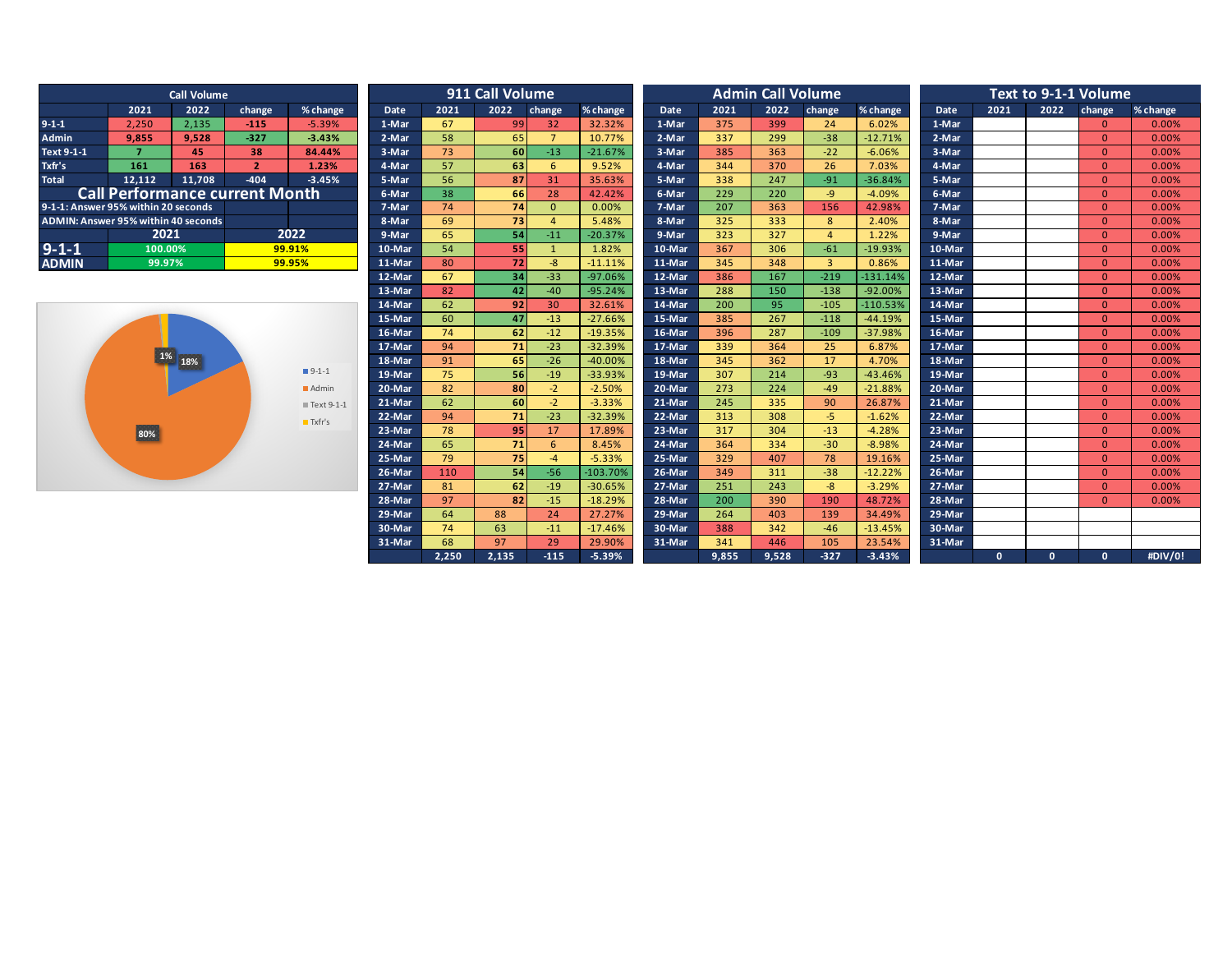|                            |                | <b>Radio Channels</b> |                |             | <b>Radio Traffic Volume</b> |                               |               |              |                                               |  |  |
|----------------------------|----------------|-----------------------|----------------|-------------|-----------------------------|-------------------------------|---------------|--------------|-----------------------------------------------|--|--|
| <b>Date</b>                | 2021           | 2022                  | change         | % change    | <b>Date</b>                 | 2021                          | 2022          | change       | % change                                      |  |  |
| <b>County Ops</b>          | 3              | 13                    | 10             | 76.92%      | 1-Mar                       | 2,043                         | 2,322         | 279          | 12.02%                                        |  |  |
| <b>EMS</b>                 | 5              | 8                     | 3              | 37.50%      | 2-Mar                       | 1,731                         | 1,784         | 53           | 2.97%                                         |  |  |
| <b>EMS Digital</b>         | 13,610         | 13,030                | $-580$         | $-4.45%$    | 3-Mar                       | 1,976                         | 1,831         | $-145$       | $-7.92%$                                      |  |  |
| <b>Event</b>               | $\overline{3}$ | 10                    | $\overline{7}$ | 70.00%      | 4-Mar                       | 1,850                         | 2,065         | 215          | 10.41%                                        |  |  |
| Fire 1                     | 2,154          | 2,429                 | 275            | 11.32%      | 5-Mar                       | 1,860                         | 2,014         | 154          | 7.65%                                         |  |  |
| Fire 2                     | 308            | 459                   | 151            | 32.90%      | 6-Mar                       | 1,800                         | 1,533         | $-267$       | $-17.42%$                                     |  |  |
| Fire 3                     | 346            | 476                   | 130            | 27.31%      | 7-Mar                       | 1,329                         | 1,781         | 452          | 25.38%                                        |  |  |
| <b>Fire Bays</b>           | 687            | 746                   | 59             | 7.91%       | 8-Mar                       | 1,727                         | 2,133         | 406          | 19.03%                                        |  |  |
| <b>Fire English</b>        | 710            | 766                   | 56             | 7.31%       | $9$ -Mar                    | 1,459                         | 1,862         | 403          | 21.64%                                        |  |  |
| <b>Fire Main</b>           | 1,729          | 1,815                 | 86             | 4.74%       | 10-Mar                      | 1,968                         | 1,740         | $-228$       | $-13.10%$                                     |  |  |
| JCPD <sub>1</sub>          | 9,520          | 10,460                | 940            | 8.99%       | 11-Mar                      | 1,706                         | 1,989         | 283          | 14.23%                                        |  |  |
| <b>JCPD 2</b>              | $\Omega$       | $\mathbf{0}$          | $\Omega$       | 0.00%       | 12-Mar                      | 1,966                         | 971           | $-995$       | $-102.47%$                                    |  |  |
| <b>JCFD Analog</b>         | $\overline{3}$ | $\mathbf{1}$          | $-2$           | $-200.00\%$ | 13-Mar                      | 1,565                         | 1,416         | $-149$       | $-10.52%$                                     |  |  |
| <b>JCPD Analog</b>         | $\mathbf{0}$   | 9                     | 9              | 100.00%     | 14-Mar                      | 1,560                         | 2,167         | 607          | 28.01%                                        |  |  |
| <b>JMH</b>                 | 21             | $\overline{4}$        | $-17$          | $-425.00%$  | 15-Mar                      | 1,868                         | 1,754         | $-114$       | $-6.50%$                                      |  |  |
| Law 1                      | 23,142         | 25,163                | 2021           | 8.03%       | 16-Mar                      | 2,147                         | 1,757         | $-390$       | $-22.20%$                                     |  |  |
| Law <sub>2</sub>           | 66             | 21                    | $-45$          | $-214.29%$  | 17-Mar                      | 2,054                         | 1,786         | $-268$       | $-15.01%$                                     |  |  |
| <b>Law Bays</b>            | 132            | 129                   | $-3$           | $-2.33%$    | 18-Mar                      | 2,314                         | 2,123         | $-191$       | $-9.00%$                                      |  |  |
| <b>Sevier Interop Fire</b> | $\overline{2}$ | 4                     | $\overline{2}$ | 50.00%      | 19-Mar                      | 1,904                         | 1,504         | $-400$       | $-26.60%$                                     |  |  |
| Sevier Interop Law         | $\overline{0}$ | $\mathbf{1}$          | $\mathbf{1}$   | 100.00%     | 20-Mar                      | 1,638                         | 1,632         | $-6$         | $-0.37%$                                      |  |  |
| <b>TEMA 800</b>            | 48             | 72                    | 24             | 33.33%      | $21-Mar$                    | 1,643                         | 1,942         | 299          | 15.40%                                        |  |  |
| <b>White Pine FD</b>       | 741            | 1,098                 | 357            | 32.51%      | 22-Mar                      | 1,540                         | 1,888         | 348          | 18.43%                                        |  |  |
| <b>White Pine PD</b>       | 3,082          | 3,365                 | 283            | 8.41%       | 23-Mar                      | 1,873                         | 2,397         | 524          | 21.86%                                        |  |  |
|                            | 56,312         | 60,079                | 3767           | 6.27%       | 24-Mar                      | 1,845                         | 2,026         | 181          | 8.93%                                         |  |  |
|                            |                |                       |                |             | 2.5.8.1                     | $\overline{A}$ $\overline{O}$ | $\sim$ $\sim$ | $F \wedge T$ | $\bigcap_{i=1}^n C \subset \bigcap_{i=1}^n C$ |  |  |

| <b>Date</b>           | 2021   | 2022   | change | % change   |
|-----------------------|--------|--------|--------|------------|
| 1-Mar                 | 2,043  | 2,322  | 279    | 12.02%     |
| 2-Mar                 | 1,731  | 1,784  | 53     | 2.97%      |
| 3-Mar                 | 1,976  | 1,831  | $-145$ | $-7.92%$   |
| 4-Mar                 | 1,850  | 2,065  | 215    | 10.41%     |
| 5-Mar                 | 1,860  | 2,014  | 154    | 7.65%      |
| 6-Mar                 | 1,800  | 1,533  | $-267$ | $-17.42%$  |
| $7-Mar$               | 1,329  | 1,781  | 452    | 25.38%     |
| 8-Mar                 | 1,727  | 2,133  | 406    | 19.03%     |
| 9-Mar                 | 1,459  | 1,862  | 403    | 21.64%     |
| 10-Mar                | 1,968  | 1,740  | $-228$ | $-13.10%$  |
| $11-Mar$              | 1,706  | 1,989  | 283    | 14.23%     |
| $12 - \overline{Mar}$ | 1,966  | 971    | $-995$ | $-102.47%$ |
| 13-Mar                | 1,565  | 1,416  | $-149$ | $-10.52%$  |
| 14-Mar                | 1,560  | 2,167  | 607    | 28.01%     |
| $15-Mar$              | 1,868  | 1,754  | $-114$ | $-6.50%$   |
| $16$ -Mar             | 2,147  | 1,757  | $-390$ | $-22.20%$  |
| 17-Mar                | 2,054  | 1,786  | $-268$ | $-15.01%$  |
| $18 - Mar$            | 2,314  | 2,123  | $-191$ | $-9.00%$   |
| $19-Mar$              | 1,904  | 1,504  | $-400$ | $-26.60%$  |
| 20-Mar                | 1,638  | 1,632  | $-6$   | $-0.37%$   |
| 21-Mar                | 1,643  | 1,942  | 299    | 15.40%     |
| 22-Mar                | 1,540  | 1,888  | 348    | 18.43%     |
| 23-Mar                | 1,873  | 2,397  | 524    | 21.86%     |
| $24-Mar$              | 1,845  | 2,026  | 181    | 8.93%      |
| 25-Mar                | 1,825  | 2,422  | 597    | 24.65%     |
| $26$ -Mar             | 2,041  | 1,878  | $-163$ | $-8.68%$   |
| 27-Mar                | 1,868  | 1,961  | 93     | 4.74%      |
| 28-Mar                | 1,306  | 2,067  | 761    | 36.82%     |
| $29-Mar$              | 1,768  | 1,811  | 43     | 2.37%      |
| 30-Mar                | 2,360  | 2,785  | 425    | 15.26%     |
| $31-Mar$              | 1,778  | 2,738  | 960    | 35.06%     |
|                       | 56,312 | 60,079 | 3767   | 6.27%      |